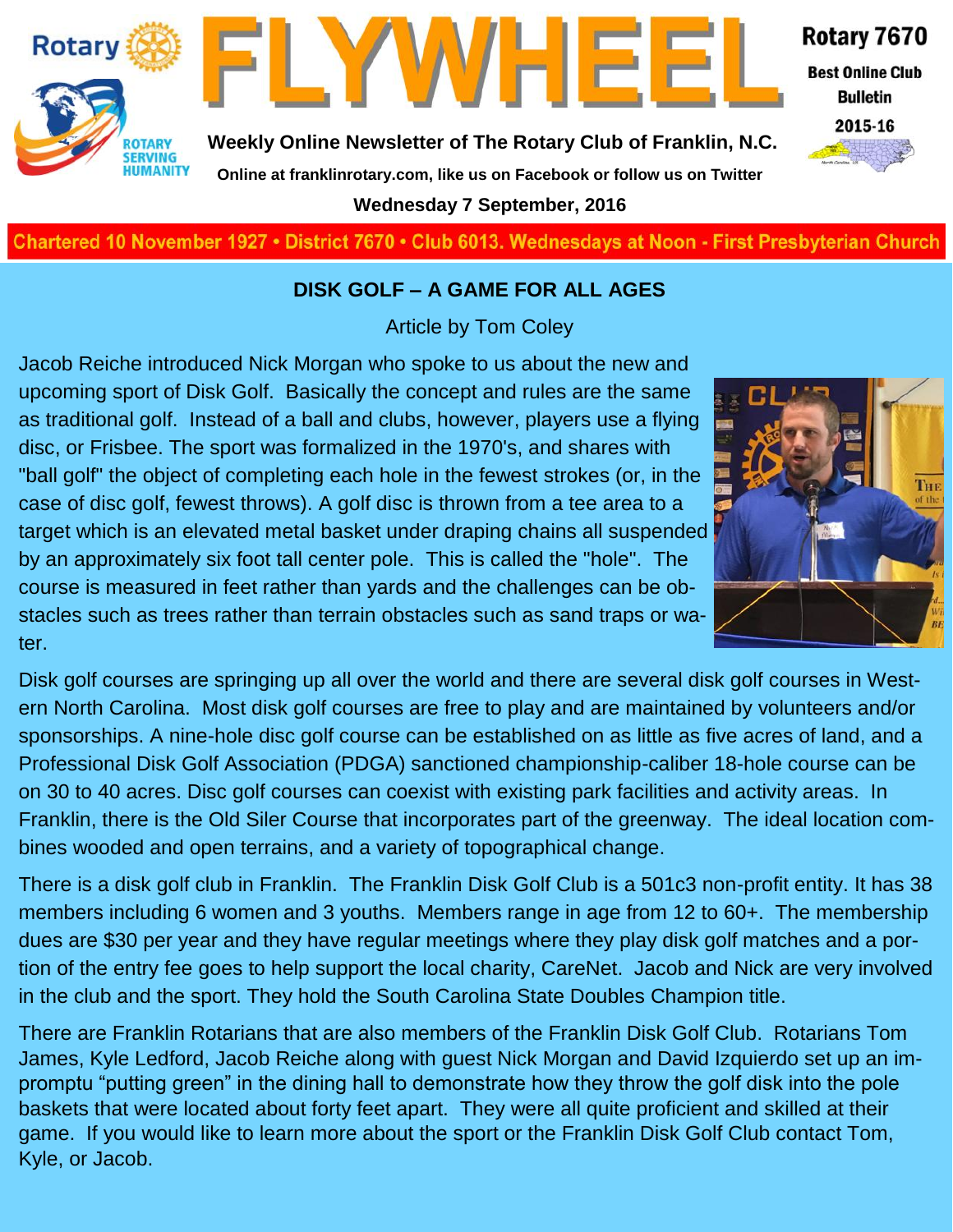



**Weekly Online Newsletter of The Rotary Club of Franklin, N.C. Online at franklinrotary.com, like us on Facebook or follow us on Twitter Wednesday 7 September, 2016**

**Charted November 29, 1927 • District 7670 • Club 6013 Wednesdays at Noon - First Presbyterian Church**

## **Welcome Kyle!**

On Wednesday, the Rotary Club of Franklin installed new member Kyle Ledford, sponsored by Jacob Reiche! Let's give Kyle a big club welcome as he was inducted on September 7th!



Rotary 7670

**Best Online Club Bulletin** 2015-16

**Greenway Cleanup Sept. 13th!**

Franklin daybreak is planning a cleanup around the Rotary oval behind Franklin Office Supply on Tuesday 9/13 530p. We need a few Rotarians to freshen up the oval section by putting bark under the gym equipment. Please also bring some shovels. See President Lenny or community service chairs Patrick Betancourt or Jim Wilson if you can help!

Board Meeting Tuesday! The September Board meeting will be this Tuesday Sept. 13th at Lazy Hiker 530p. If you need a makeup this is a great way to do so! Officer and chairs please plan on attending.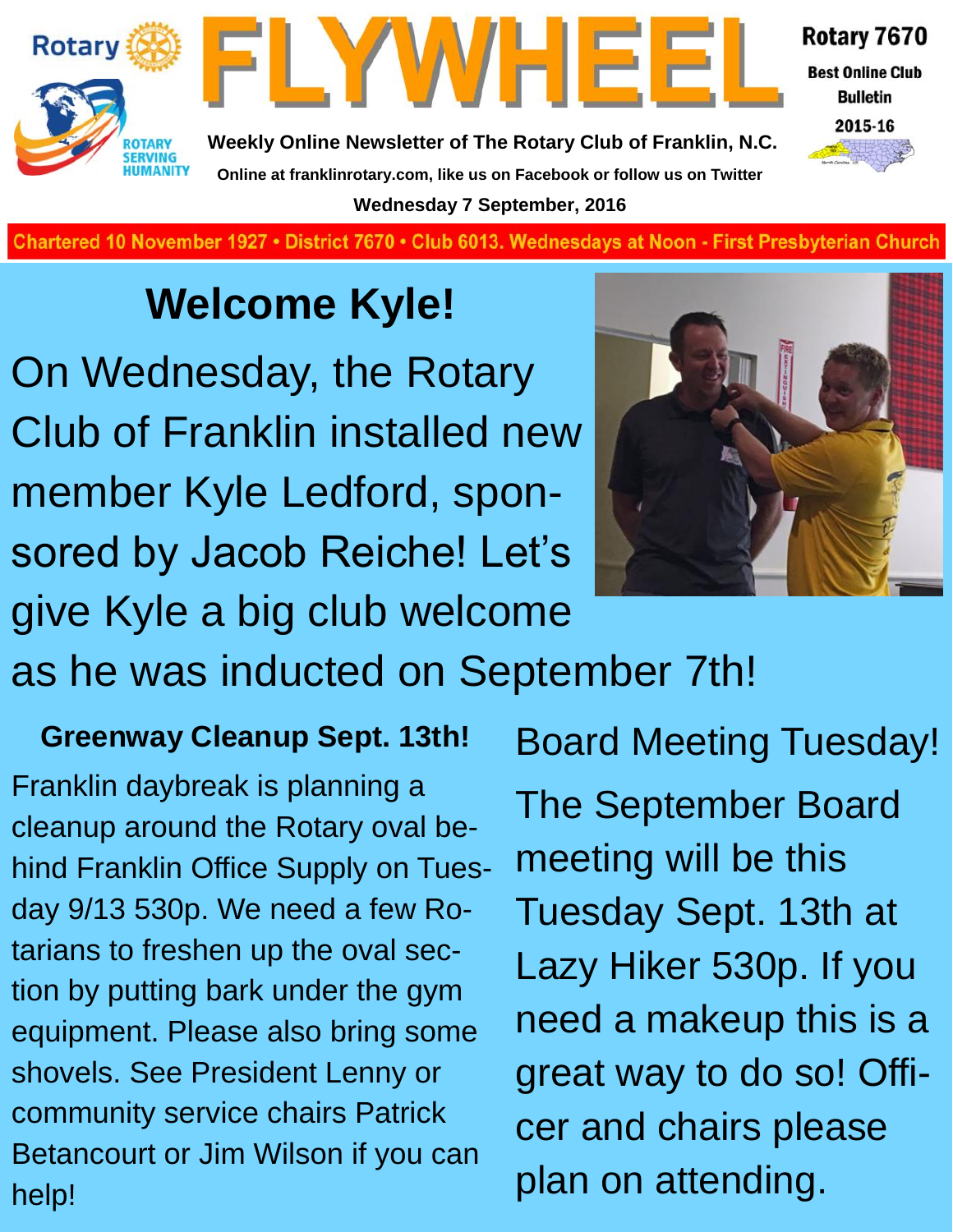



Rotary 7670 **Best Online Club Bulletin** 

2015-16

**Weekly Online Newsletter of The Rotary Club of Franklin, N.C. Online at franklinrotary.com, like us on Facebook or follow us on Twitter Wednesday 7 September, 2016**

**Charted November 29, 1927 • District 7670 • Club 6013 Wednesdays at Noon - First Presbyterian Church**

## **5th Week Socializing in Franklin!**



Last week the Rotary Club of Franklin did not have a regular meeting and enjoyed



fun and fellowship at the new Currahee Brewing Company. Great turnout as about 50 Rotarians and spouses attended the event!

## **CART Recognition!**

On Wednesday more RC of Franklin members were recognized for giving \$100 to the CART Fund. Congrats to Vic and PN Janet Greene, Fred Lindstrom, Dick Ellsbury, PP Sean

and Barbara Lawrence. Great effort as the club is off to a great start!



### **Need Volunteers for Macon County Fair**

The fair will be next week September 14-17th and we are in need of volunteers to sell cruise tickets at the fair. The cruise will be given away on that Saturday. Also if you can help setup this Monday Morning it would be appreciated..see Cindy Rodgers or Debbie Tallent to sign up.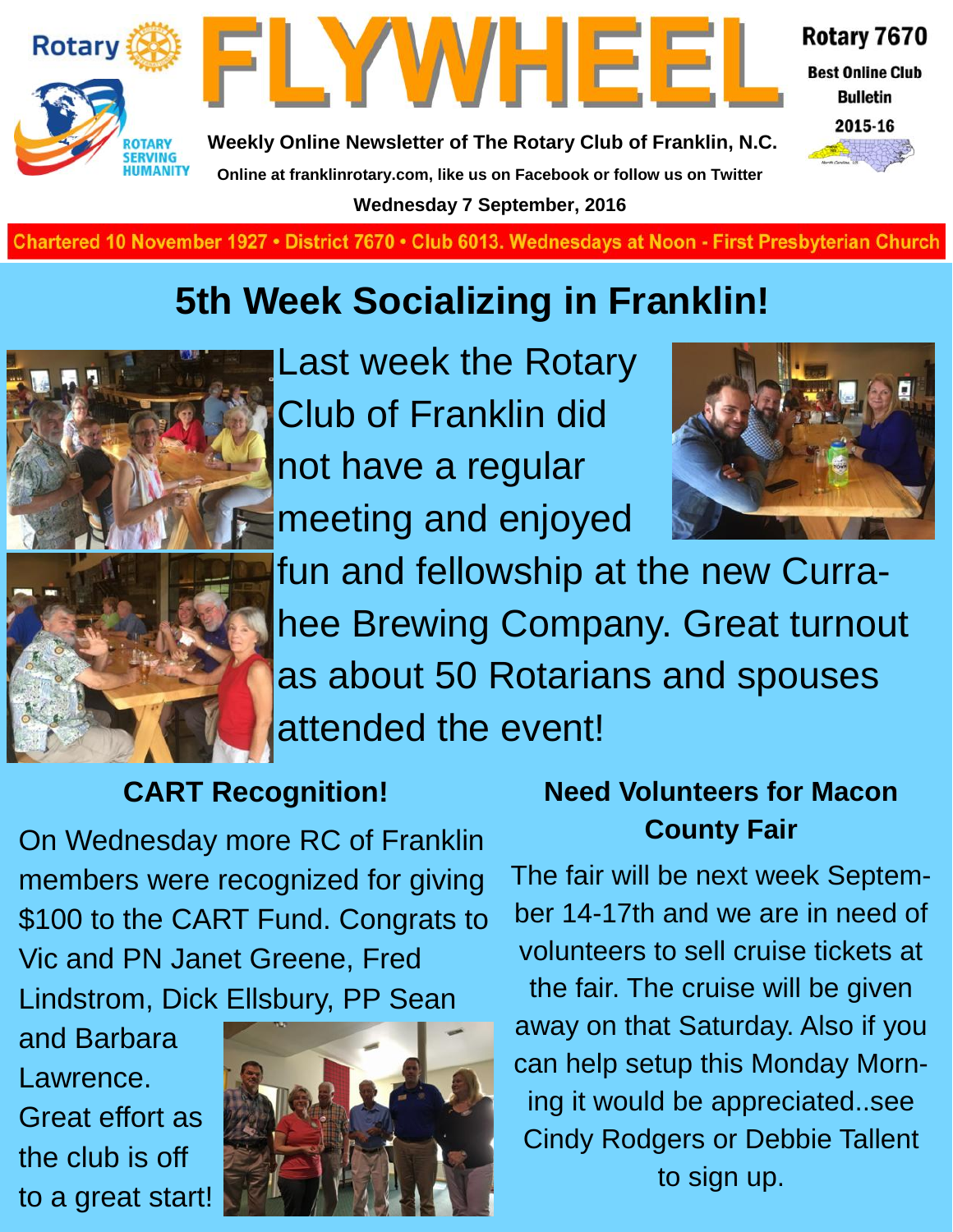



**Weekly Online Newsletter of The Rotary Club of Franklin, N.C.**

**Online at franklinrotary.com, like us on Facebook or follow us on Twitter**

#### Rotary 7670

**Best Online Club Bulletin** 



#### **Wednesday 7 September, 2016**

**Charted November 29, 1927 • District 7670 • Club 6013 Wednesdays at Noon - First Presbyterian Church**

#### **Notes From the Top**

It sure seems like Fall is almost here. Many of us can't wait for the leaves to turn and cooler weather to come. The Macon County Agricultural Fair is next week, a sure sign of fall. By the way, Debbie Tallent could use some help for about an hour this coming Monday (September 12) at 9:00a.m. Please stop by the fairgrounds and give her a hand.

This next week we have 4 Rotarians from Belize visiting us during a Friendship exchange. We have several events planned and would like to have a good turn out to meet them. Andre & Nan Lopez, Lauren Phillips, and Sher-

ley Chen are all from very different and interesting backgrounds. I think we will all enjoy getting to know them during their visit.

I want to thank Stacy Guffey for arranging their tour of the Cowee School and the artisans who reside there, Sharon Taylor at Mainspring who will give them an overview of their work. Of course, none of this could happen without support from our members in both the Daybreak Club and our club who have agreed to host, shuttle and guide them during their time here. Special thanks to Billi Black for arranging the church bus to pick them up in Waynesville and then deliver them back to Asheville for their time in Valdese.

Two For One - Next Tuesday, 4:30pm, come to our Board Meeting at Lazy Hiker. This will be combined with the Friendship Exchange tour of the brewery and then social in the Taproom. Your first beer will be covered. You can order food from the food truck and enjoy getting to know our friends from Belize.

So you get a makeup for attending the "Board" meeting (aka tour & standup mtg), and you get to spend time with or friends.

Lenny

### **FRIENDSHIP EXCHANGE SCHEDULE**

#### **TUESDAY 9/13**

4:30 Tour & Tasting (ALL ROTARIANS ENCOURAGED & WELCOME – no RSVP necessary) 5:15 Dinner at the FORK in the ROAD Food Truck

#### **WEDNESDAY 9/14**

12:30 Program – Belize – Short program to Rotarians about Belize & Rotary in Belize 1:15 Depart for Cherokee, NC 2:00 Tour of Oconaluffe Indian Village & other local sites including Smoky Mountain N.P. Visitor Ctr.

Opportunities for Interaction: 1. Host one of these exchange friends 2. Provide transport to events on Tuesday or Wednesday 3. Meet these International Friends at Lazy Hiker on Tuesday Evening – ALL 3 Clubs

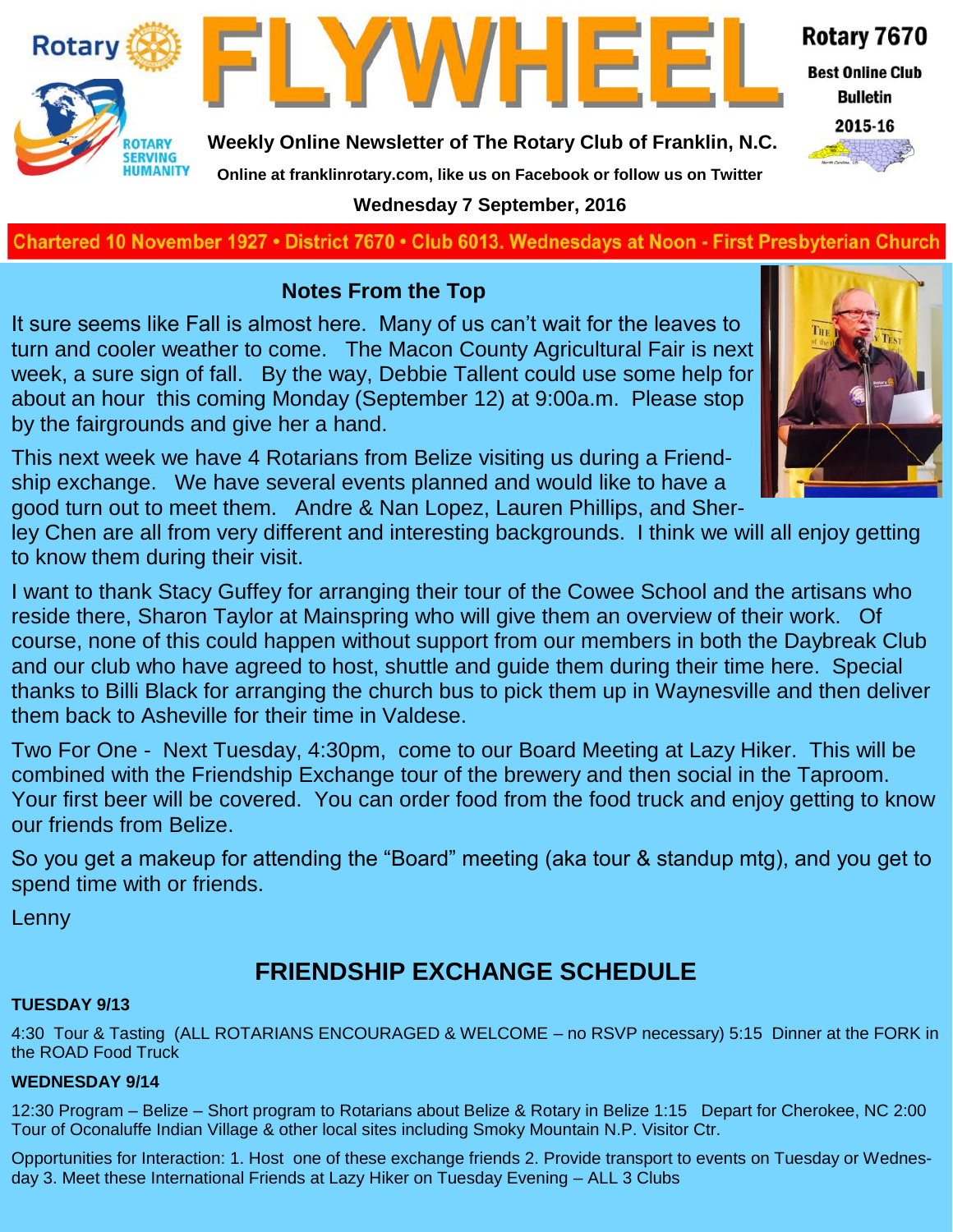



**Weekly Online Newsletter of The Rotary Club of Franklin, N.C. Online at franklinrotary.com, like us on Facebook or follow us on Twitter Wednesday 7 September, 2016**

**Charted November 29, 1927 • District 7670 • Club 6013 Wednesdays at Noon - First Presbyterian Church**

**If Need help Using DacDb heres some instructions….**

DacDb is our district data base and is a key source of communication or information gathering amongst our district. If you are in need of help getting on to DacDb here are some steps to take..

\*go to club website franklinrotary.com

\*click on district website link at top of the page

\*click on the link to rotary7670.org

\*click "login" at top right

\*enter your email address in the user name field then your RI number as password (on Rotarian Magazine label)

\*then enter club number "6013" underneath password

\*click "My Club" in the top menu and you are in.

Any questions please see PDG Dennis or Patsy. **Also it is encouraged that you register on the Rotary International site at myrotary.org. See AG Sean and he will help you!**

## **Backpacks Are Back!**

We are packing back packs again each 4th Monday of the month starting Sept. 26th 4-6p. We need Rotarians as this will help feed the hungry in Macon County. See Patrick Betancourt to sign up!

#### **Rotary Direct is Easy!**

Foundation co-chair Mike Norris is stressing the importance and ease of contributing to the foundation through Rotary Direct. Go to rotary.org or see Mike if you would like to contribute through direct now! **We currently have 16 enrolled!**

**Rotary Service 9/14**

Greeter: Cindy Rodgers Prayer/Pledge: TBA





#### Rotary 7670

**Best Online Club** 

**Bulletin** 2015-16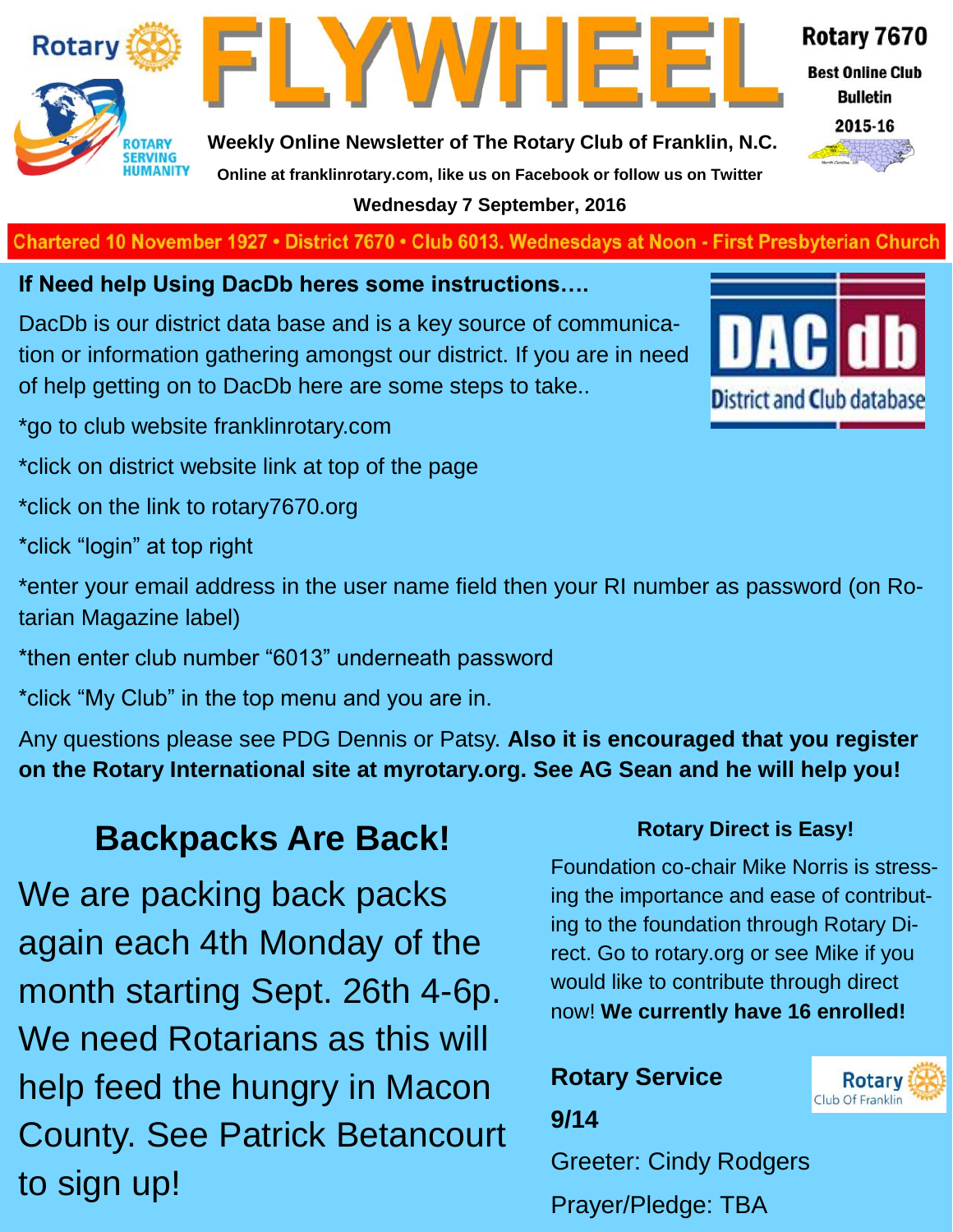

**Rotary ROTARY SERVING**<br>HUMANITY

**Weekly Online Newsletter of The Rotary Club of Franklin, N.C. Online at franklinrotary.com, like us on Facebook or follow us on Twitter Wednesday 7 September, 2016**

**Charted November 29, 1927 • District 7670 • Club 6013 Wednesdays at Noon - First Presbyterian Church**

### **You Still have a Good Opportunity to a LOW Registration Fee for the 2017 RI Convention in Atlanta**

This is a once in a lifetime opportunity. Cost of registration has gone up a little bit but you can still register for **ONLY \$340** until December15) Here's the link for registering for the convention…[www.riconvention.org/en/atlanta](http://www.riconvention.org/en/atlanta) **Also you need to hurry because hotel rooms in Atlanta are booking Fast!!!! Here is some additional incentives for registering NOW!…** You can still get \$65 re-imbursement AND earn a PHF for your club by registering the highest percentage of Rotarians in your club category size for the International Convention in Atlanta June 10-14, 2017 AND a PHF for registering the highest percentage of Rotarians in your club

category size for the Young Leaders and District Conference in Hickory April 28-30, 2017!!



# **More of Fred's Funnies…**

**Young people have their texting codes, now Seniors have their own:** 

- \* **ATD** At the Doctor's
- \* **BFF** Best Friends Funeral
- \* **BTW** Bring the Wheelchair
- \* **BYOT** Bring Your Own Teeth
- \* **CBM** Covered by Medicare





**Bulletin** 2015-16

Rotary 7670